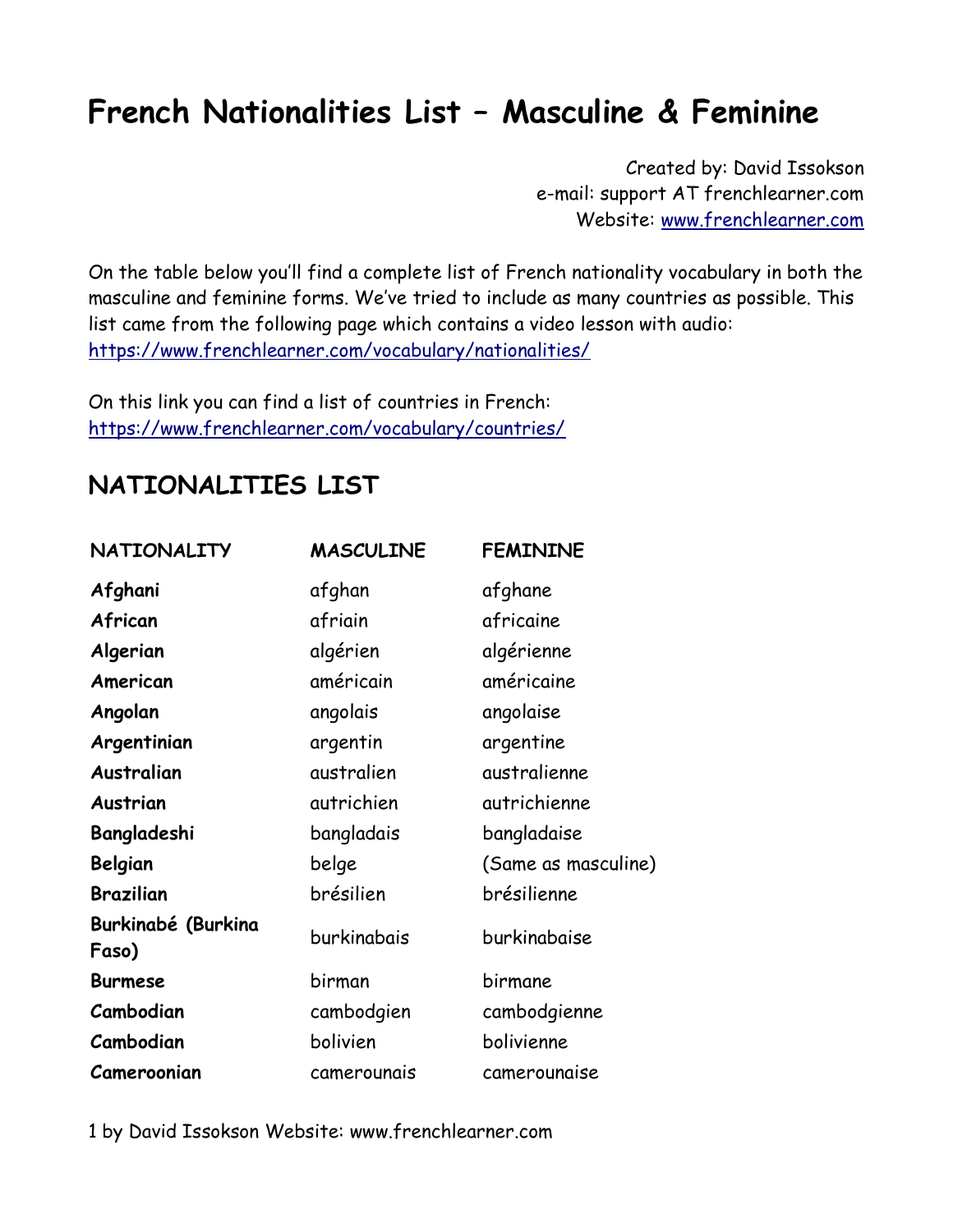| canadien    | canadienne   |
|-------------|--------------|
| chinois     | chinoise     |
| colombien   | colombienne  |
| congolais   | congolaise   |
| cubain      | cubaine      |
| haïtien     | haïtienne    |
| tchèque     | tchèque      |
| danois      | danoise      |
| dominicain  | dominicain   |
| néerlandais | néerlandaise |
| égyptien    | égyptienne   |
| anglais     | anglaise     |
| philippin   | philippine   |
| français    | française    |
| allemand    | allemande    |
| ghanéen     | ghanéenne    |
| grec        | grecque      |
| hondurien   | hondurienne  |
| hongrois    | hongrois     |
| indien      | indienne     |
| indonésien, | indonésienne |
| iranien     | iranienne    |
| irakien     | irakienne    |
| irlandais   | irlandaise   |
| israelien   | israelienne  |
| italien     | italienne    |
| ivoirien    | ivoirienne   |
| japonais    | japonaise    |
| jordanien   | jordanienne  |
|             |              |
|             |              |

2 by David Issokson Website: www.frenchlearner.com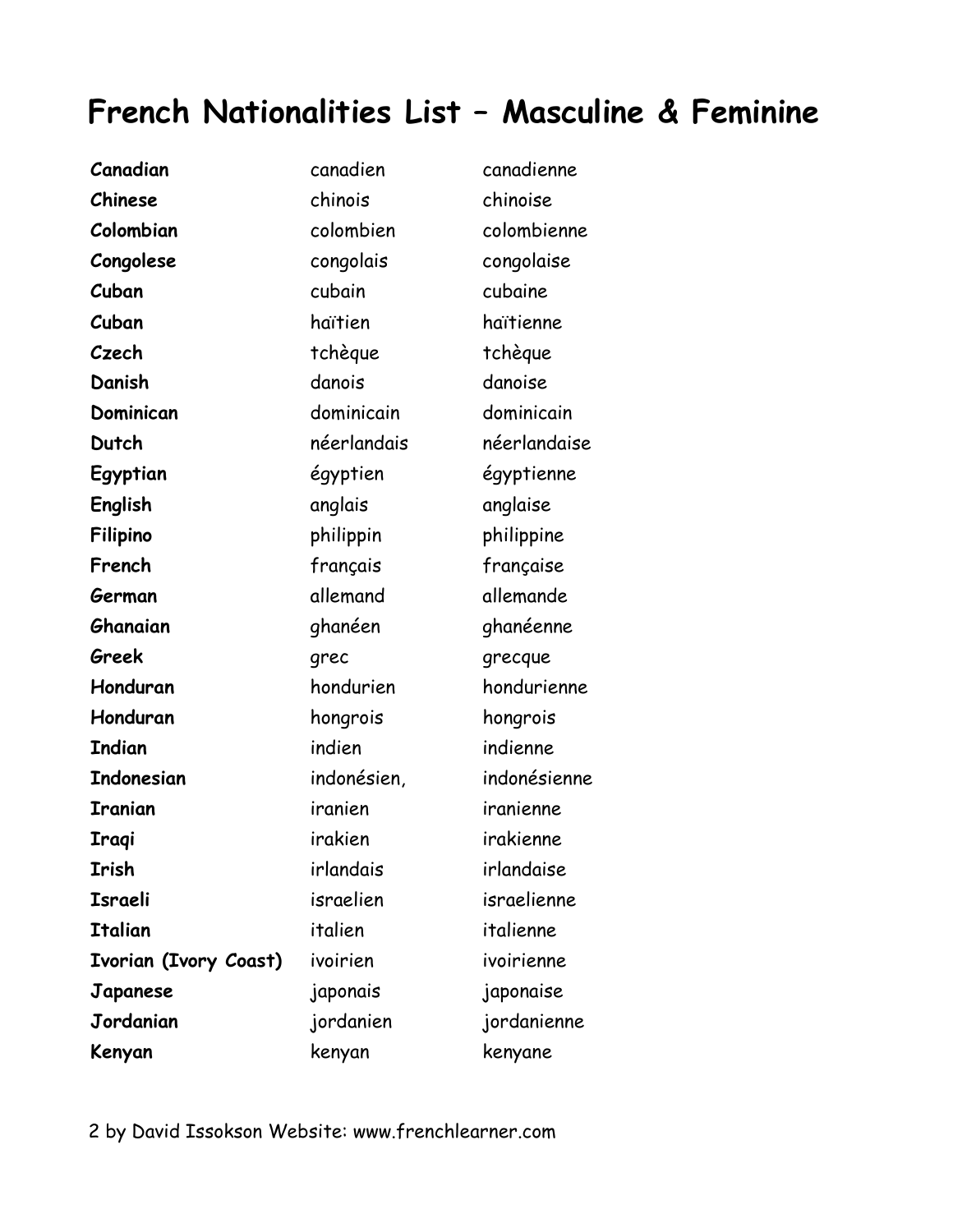| Laotian                        | laotien       | laotienne         |
|--------------------------------|---------------|-------------------|
| Lebanese                       | libanais      | libanaise         |
| Malagasy (Madagascar) malgache |               | malgache          |
| Malaysian                      | malaisien     | malaisienne       |
| Malian                         | malien        | malienne          |
| Mexican                        | mexicain      | mexicaine         |
| Moroccan                       | marocain      | marocaine         |
| Mozambican                     | mozambicain   | mozambicaine      |
| Nepali                         | népalais      | népalaise         |
| <b>New Zealander</b>           | néo-zélandais | néo-zélandaise    |
| Nigerian                       | nigérian      | nigériane         |
| North Korean                   | nord-coréen   | nord-coréenne     |
| Norwegian                      | norvégien     | norvégienne       |
| Pakistani                      | pakistanais   | pakistanaise      |
| Peruvian                       | péruvien      | péruvienne        |
| Polish                         | polonais      | polonaise         |
| Polish                         | polonais      | polonaise         |
| Portuguese                     | portugais     | portugaise        |
| Romanian                       | roumain       | roumaine          |
| Romanian                       | chilien       | chilienne         |
| <b>Russian</b>                 | russe         | Same as masculine |
| Saudi Arabian                  | saoudien      | saoudienne        |
| South African                  | sud-africain  | sud-africaine     |
| South Korean                   | sud-coréen    | sud-coréenne      |
| Spanish                        | espagnol      | espagnole         |
| Sri Lankan                     | sri lankais   | sri lankaise      |
| Sudanese                       | soudanais     | soudanaise        |
| Swedish                        | suédois       | suédoise          |
| <b>Swiss</b>                   | suisse        | Same as masculine |
| Syrian                         | syrien        | syrienne          |

3 by David Issokson Website: www.frenchlearner.com